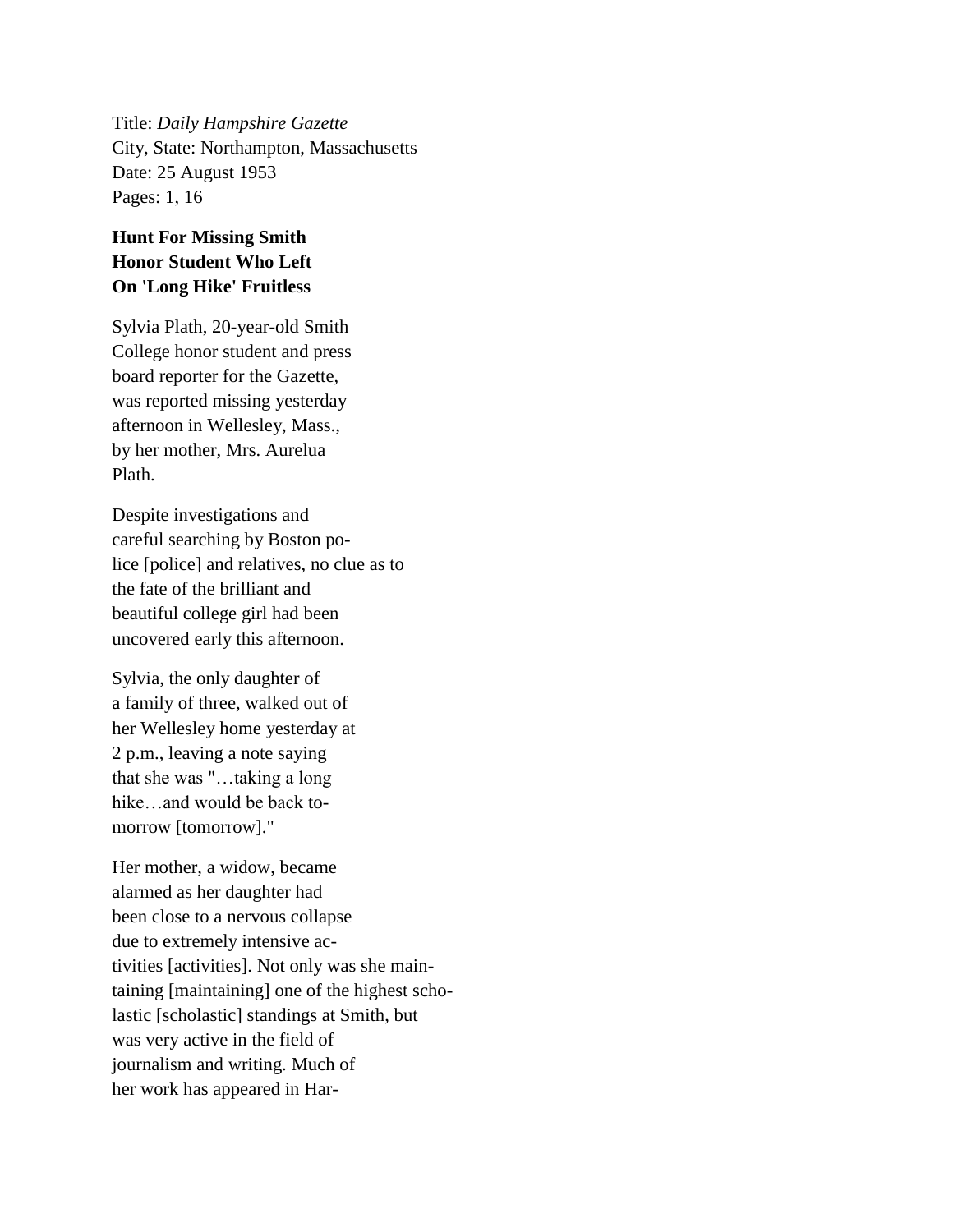per's [Harper's], Mademoiselle and other magazines. She was also guest editor of the month for Mademoiselle [Mademoiselle].

Despite the time she devoted to her studies at Smith, she was college correspondent for the Gazette and also for a Springfield paper.

Mrs. Plath became concerned at supper-time when Sylvia failed to return. She said that

her daughter was unfailingly dependable [dependable] about telephoning her whereabouts.

College authorities here feel that the girl might have broken her ankle while walking as she

[Photograph, SP left side of her face in profile] **SYLVIA PLATH**

had been recently treated for a broken ankle sustained while skiing. Lately doctors had recommended [recommended] that she devote less effort [effort] to academic activities in the

## **Hunt** (Continued on Page 16)

**Hunt-** (Continued from Page 1)

interest of her health, her mother [mother] said.

Mrs. Plath said her daughter was fond of taking long walks along the Charles River or